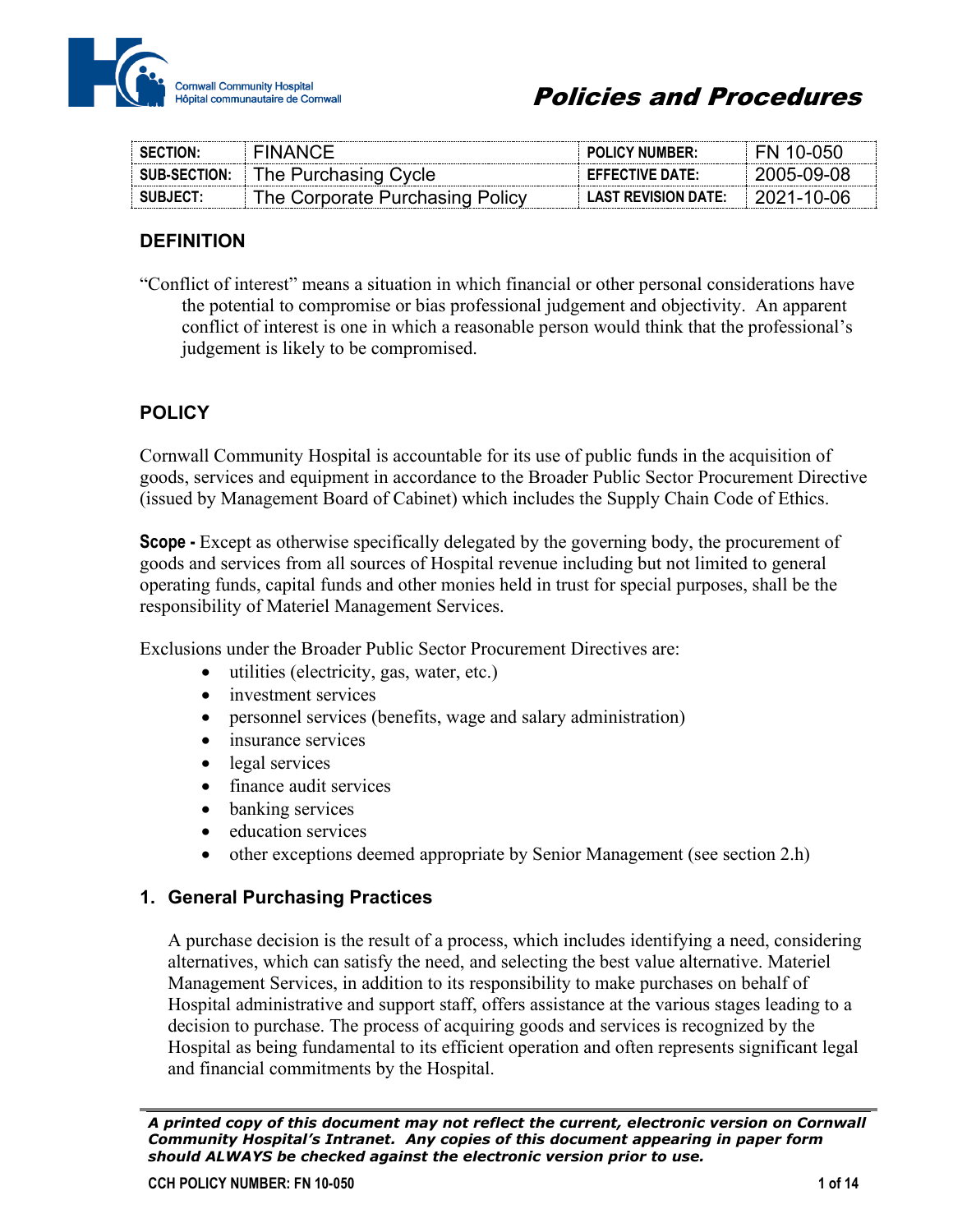Materiel Management Services has the *delegated authority* to provide procedural advice, sourcing resources, negotiating and contractual practices to complement the technical and/or specialized knowledge of the requisitioning department for all goods and services required by the Hospital, except for those exclusions as outlined in the Scope.

Employees and medical staff are expected to be vigilant in the assessment of and the arrangements for acquisition and evaluation of goods and services. Matters pertaining to current contracts and tenders are confidential except information exchanged during a formal public opening.

Product trials and pilot projects are subject to a competitive tendering process. Vendor products or services are not to be trialed without prior authorization/knowledge of the Purchasing Department.

#### **a) Cooperative Group Purchasing**

The Hospital believes that a long term commitment to and continued support of group purchasing efforts will result in financial benefits for the Hospital. In this regard, the Hospital participates in membership to Group Purchasing Organizations (GPO) who act as agents of the many hospitals in Ontario by negotiating group contracts for commodity items. When the hospital enters into a contract for products, the Hospital will use the equivalent GPO contract if available, unless the products do not meet the hospital's clinical requirements.

#### **b) Purchase Requisitions**

*Purchase requisitions* entered on line must be approved by an authorized individual prior to the issuance of a purchase order. The authority for the *approval of purchase requisitions* rests with the budget holder which is pre-determined in our Materiel Management Information System (MMIS) financial hierarchy. Materiel Management Services is responsible for ensuring that the proper approval is obtained before issuing a purchase order on system bypass requests. The purchase order is a legal contract and is generated for every properly approved purchase requisition. Materiel Management Services shall be the only department authorized to issue or cancel a purchase order.

#### **c) Minor Purchase Options**

While Materiel Management Services is available for assistance in the procurement of all goods and services, those valued at a tax-included price of \$200 or less may be initiated and completed by authorized individuals at the department level that allows purchases to be made by without requiring a purchase order. Additionally, reimbursement for expenditures not exceeding \$50 may be sought from the Business Office *Petty Cash Fund*; provided appropriate receipts and departmental approval is evident.

*A printed copy of this document may not reflect the current, electronic version on Cornwall Community Hospital's Intranet. Any copies of this document appearing in paper form should ALWAYS be checked against the electronic version prior to use.*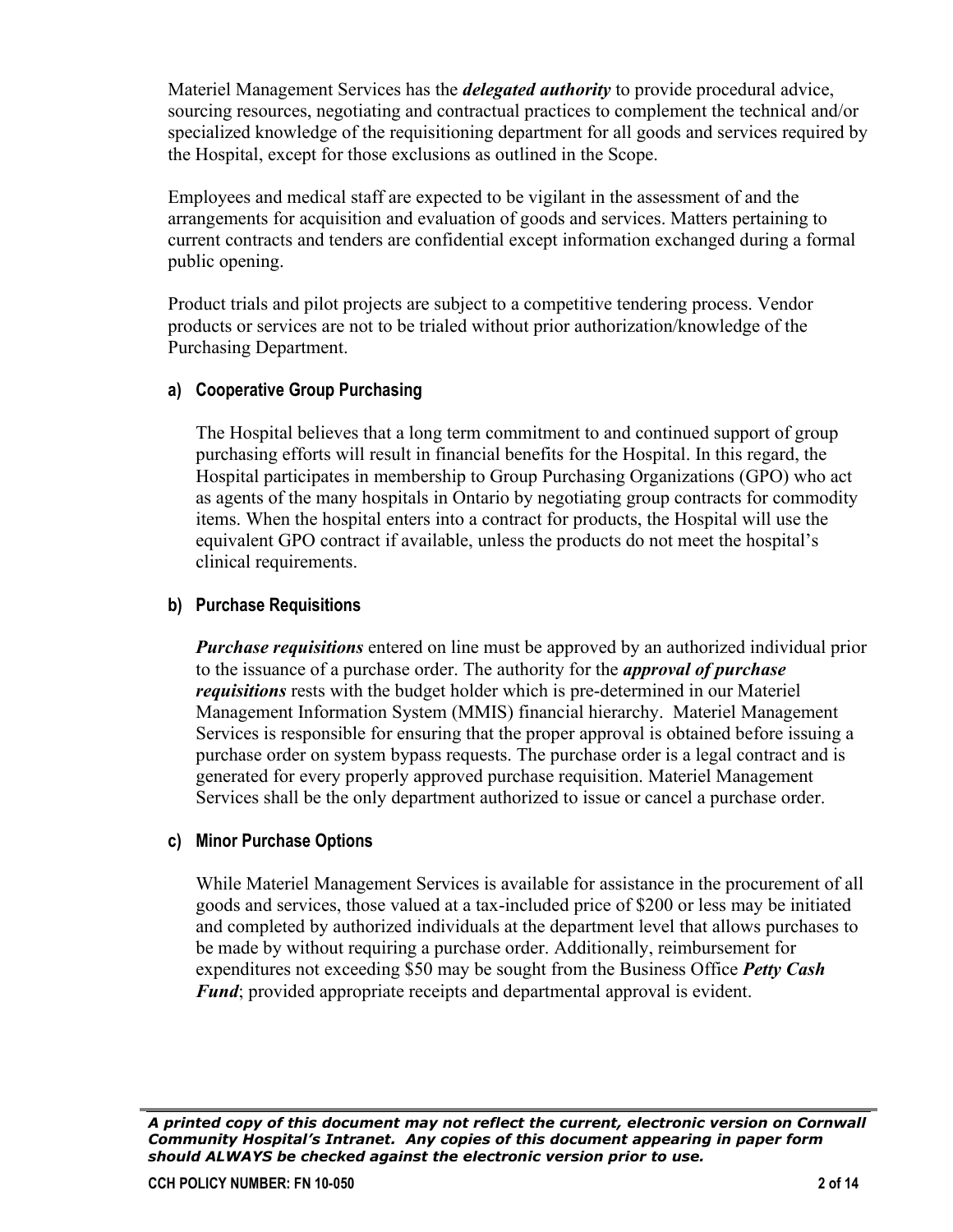#### **d) Receipt of Goods**

All shipments and deliveries must be delivered through the Hospital Receiving Department or directly to the site of installation by the vendor. If issues arise surrounding the receipt of goods and services, the department shall notify Materiel Management Services who will negotiate the action required for damaged, rejected and/or surplus supplies, equipment or services with the supplier.

#### **e) Conflict of Interest**

The Hospital will consider any conflicts of interest during procurement activities applicable to all employees, advisors, external consultants or suppliers. The Hospital will require any individual involved in supply chain-related activities to declare all actual or potential conflicts of interest. The Hospital reserves the right to solely determine whether any situation or circumstance constitutes a conflict of interest.

### **2. Competitive Procurement Thresholds and Exceptions** (See Table 1 for summary)

- a) In accordance with the Agreement on Internal Trade (AIT), the Ontario-Quebec Procurement Agreement, Broader Public Sector Procurement Directive and the [Procurement Policies and Procedures](http://www.fin.gov.on.ca/en/ontariobuys/documents/scg.html#sec222#sec222) (PPP's) principle of transparency, Cornwall Community Hospital will conduct an open competitive process where the estimated value of procurement of goods, services construction or consulting (excluding taxes) is **\$100,000 or greater**.
- b) Whereby the value of the estimated goods or non-consulting services are between **\$10,000 and \$100,000:**
	- i) A minimum of three formal submissions must be solicited and obtained through the competitive process (invitational, open, or RFQ);
	- ii) Should the minimum number of formal submissions not be obtained, the associated documentation should detail the reasons why;
	- iii) All contracts or purchase orders awarded, with associated documentation, must be maintained and stored with Materiel Management;
	- iv) Government legislation shall apply to all competitive documentation.
- c) Whereby the nature of the goods or non-consulting services solicited is **between \$2000 and \$10,000** a purchase requisition/order will be required as a minimum.
- d) Whereby the nature of the goods or non-consulting services solicited is **below \$2000, a** cheque requisition accompanied by appropriate receipts coded and authorized by manager will be required as a minimum.
- e) Whereby the value of the estimated consulting services are below **\$100,000:**
	- i) A minimum of three formal submissions must be solicited and obtained through the competitive process (invitational or open);

*A printed copy of this document may not reflect the current, electronic version on Cornwall Community Hospital's Intranet. Any copies of this document appearing in paper form should ALWAYS be checked against the electronic version prior to use.*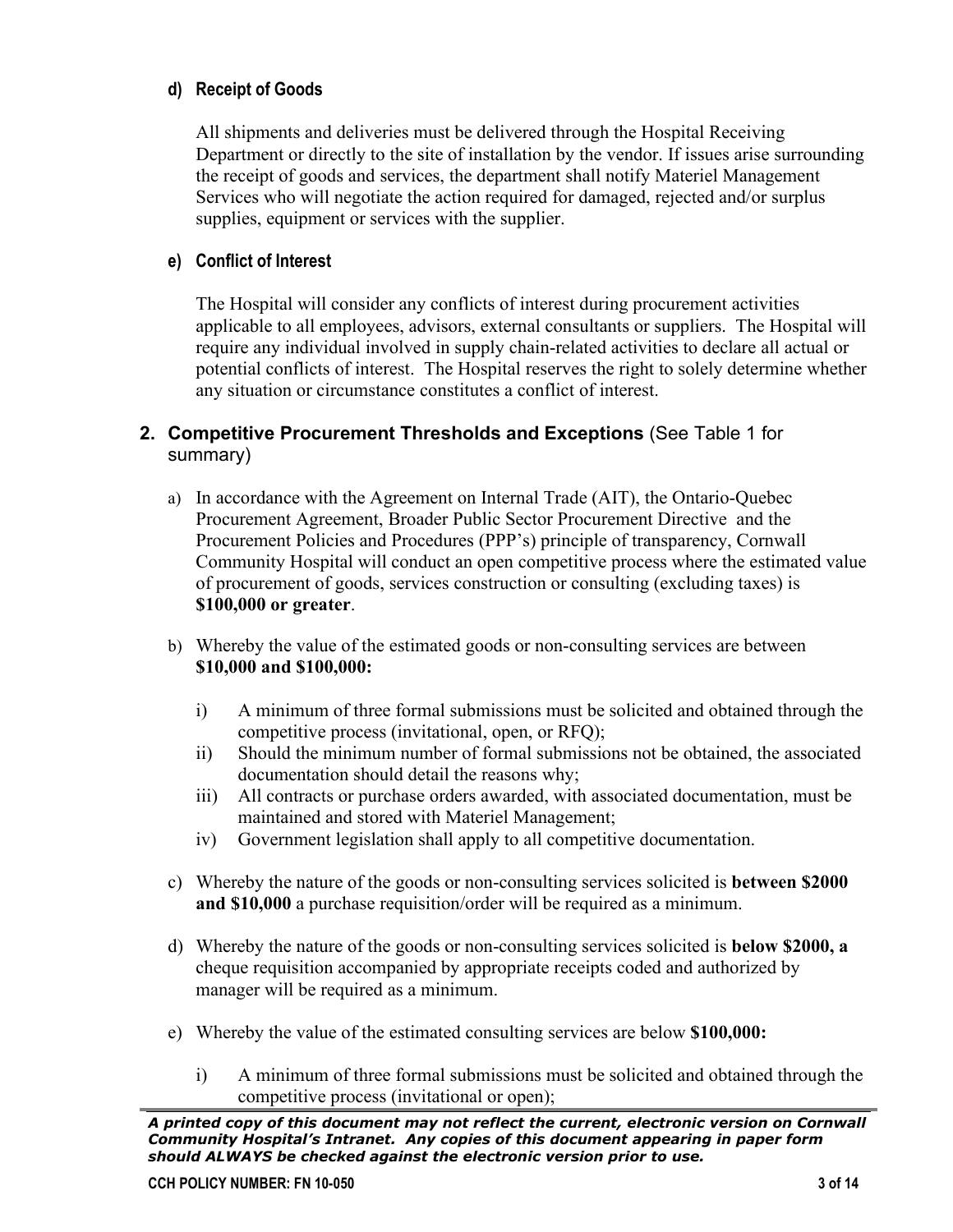- ii) Should the minimum number of formal submissions not be obtained, the associated documentation should detail the reasons why;
- iii) All suppliers participating must be qualified to participate;
- iv) All contracts or purchase orders awarded, with associated documentation, must be maintained and stored with Materiel Management;
- v) Government legislation shall apply to all competitive documentation.
- f) Compliance with Procurement Thresholds:
	- i) All purchases are to be made on a competitive basis in accordance with "Table 1: Procurement practices that comply with BPS Directives" in order to obtain best price/value for the organization. The manager and/or director for each department is responsible and accountable for ensuring that purchases authorized through their department conform to The Corporate Purchasing Policy. No other department or individual within the hospital have the authority to commit the hospital's funds towards the purchase of any supplies, services or equipment.
	- ii) Materiel Management will reject all purchase requisition line items that do not confirm that the minimum procurement practices were followed as outlined in Table 1. The requester is required to scan the quotation documents into the requisitions document tab in ORMED to confirm compliance.

| radio 1. I foculentem praetices that comply with Dr 5 Directives. |                                                                                       |                                     |  |  |  |
|-------------------------------------------------------------------|---------------------------------------------------------------------------------------|-------------------------------------|--|--|--|
| Goods and Services (Non-Consultant Services)                      |                                                                                       |                                     |  |  |  |
| <b>Estimated Total \$ Value</b><br>for 3 year period              | <b>Minimum Procurement Practice</b>                                                   | Obligation                          |  |  |  |
| Less than \$2000                                                  | <b>Cheque Requisition with</b><br>receipt/invoice and coding<br>authorized by manager | Minimum<br>Requirement              |  |  |  |
| \$2000 up to but not<br>including \$10,000                        | <b>Purchase Requisition/Order</b>                                                     | Minimum<br>Requirement              |  |  |  |
| \$10,000 up to but not<br>including \$100,000                     | Minimum of 3 written quotes,<br>using invitational competitive<br>procurement         | Minimum<br>Requirement              |  |  |  |
| \$100,000 or more                                                 | Open competitive                                                                      | <b>Required (BPS)</b><br>Directive) |  |  |  |
| <b>Consulting Services</b>                                        |                                                                                       |                                     |  |  |  |
| <b>Estimated Total \$ Value</b>                                   | <b>Procurement Practice</b>                                                           | Obligation                          |  |  |  |
| \$0 up to but not including<br>\$100,000                          | Invitational or open competitive                                                      | Required                            |  |  |  |
| \$100,000 or more                                                 | Open competitive                                                                      | Required                            |  |  |  |

Table 1: Procurement practices that comply with BPS Directives:

*A printed copy of this document may not reflect the current, electronic version on Cornwall Community Hospital's Intranet. Any copies of this document appearing in paper form should ALWAYS be checked against the electronic version prior to use.*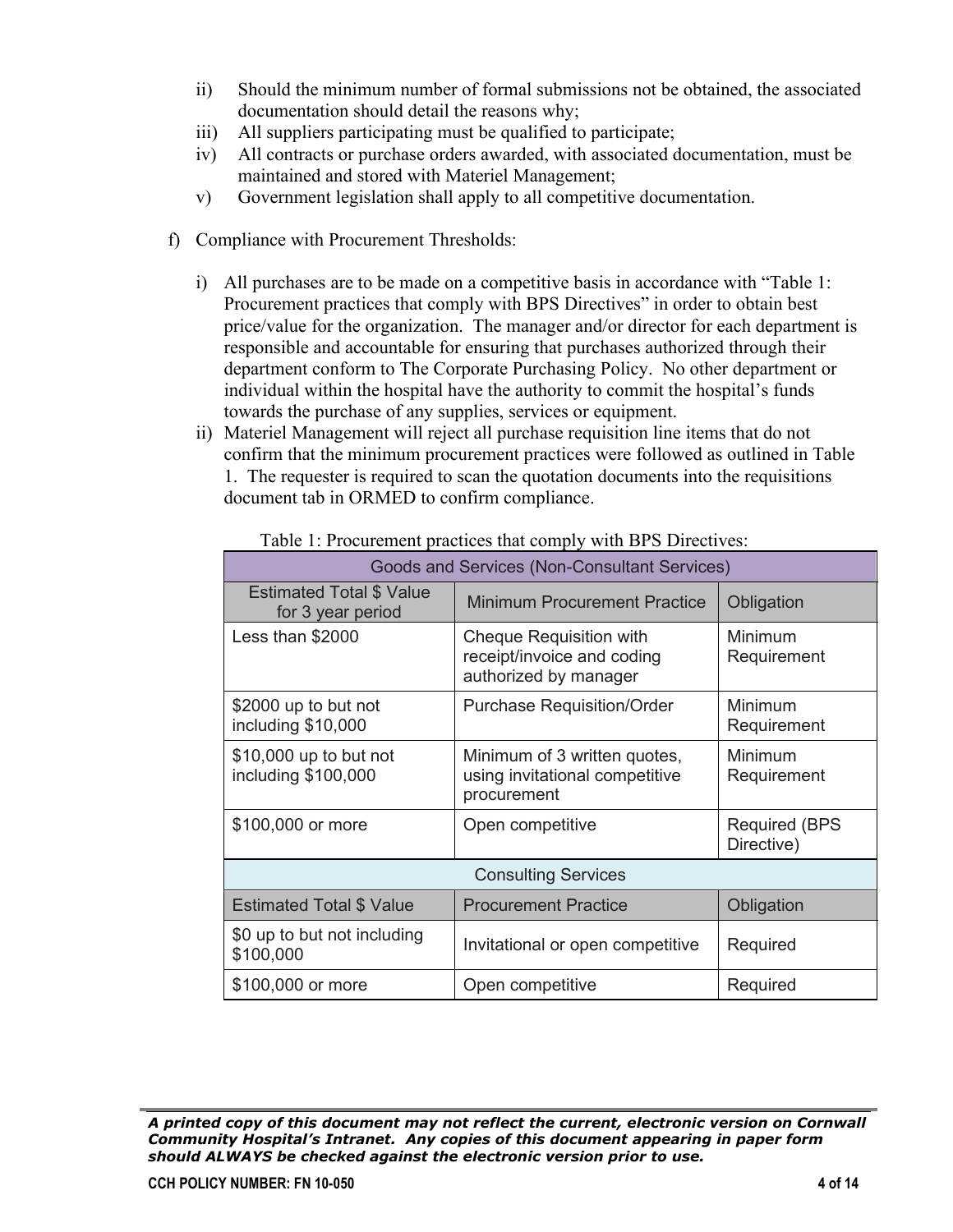g) Exceptions to the Competitive Process:

In certain unique circumstances, the hospital may not have the ability to go through a competitive process for their procurement activity and will have to use one of the two main types of direct awards: Single Sourcing and Sole Sourcing.

- i) **Single Sourcing** Allowable exceptions for competitive procurements include:
	- Where an unforeseen situation of urgency exists and the goods, services or construction cannot be obtained by means of open procurement procedures. Where a non-competitive procurement is required due to an urgent situation, Cornwall Community Hospital may conduct the procurement prior to obtaining the appropriate approvals provided that the urgency has been justified in writing.
	- Where goods or consulting services regarding matters of confidential or privileged nature are to be purchased and the disclosure of those matters through an open competitive process could reasonably be expected to compromise confidentiality, cause economic disruption or otherwise be contrary to the public interest.
	- Where a contract is awarded under a cooperation agreement that is financed, in whole or in part, by an international organization only to the extent that the agreement includes different rules for awarding contracts.
	- Where construction materials are to be purchased and it can be demonstrated that transportation costs or technical considerations impose geographic limits on the available supply base, specifically in the case of sand, stone, gravel, asphalt compound and pre-mixed concrete for use in the construction or repair of roads.
	- Where an open competitive process could interfere with the hospital's ability to maintain security or order or to protect human, animal or plant life or health.
	- Where there is an absence of any bids in response to an open competitive process that has been conducted in compliance with this document.
	- Where only one supplier is able to meet the requirements of procurement in the circumstances (sole sourcing).
- ii) **Sole Sourcing** *-* In accordance with BPS Directives and the Agreement on International Trade (AIT), in the situation where only one supplier is able to meet the requirements of procurement, the Cornwall Community Hospital may use sole sourcing in the following circumstances:
	- To ensure compatibility with existing products and equipment, to recognize exclusive rights, such as exclusive licenses, copyright and patent rights, or to maintain specialized products that must be maintained by the manufacturer or its representative.
	- Where there is an absence of competition for technical reasons and the goods or services can only be supplied by a particular supplier and no alternative or substitute exists.
	- For the procurement of goods or services, the supply of which is controlled by a supplier that is a statutory monopoly.

*A printed copy of this document may not reflect the current, electronic version on Cornwall Community Hospital's Intranet. Any copies of this document appearing in paper form should ALWAYS be checked against the electronic version prior to use.*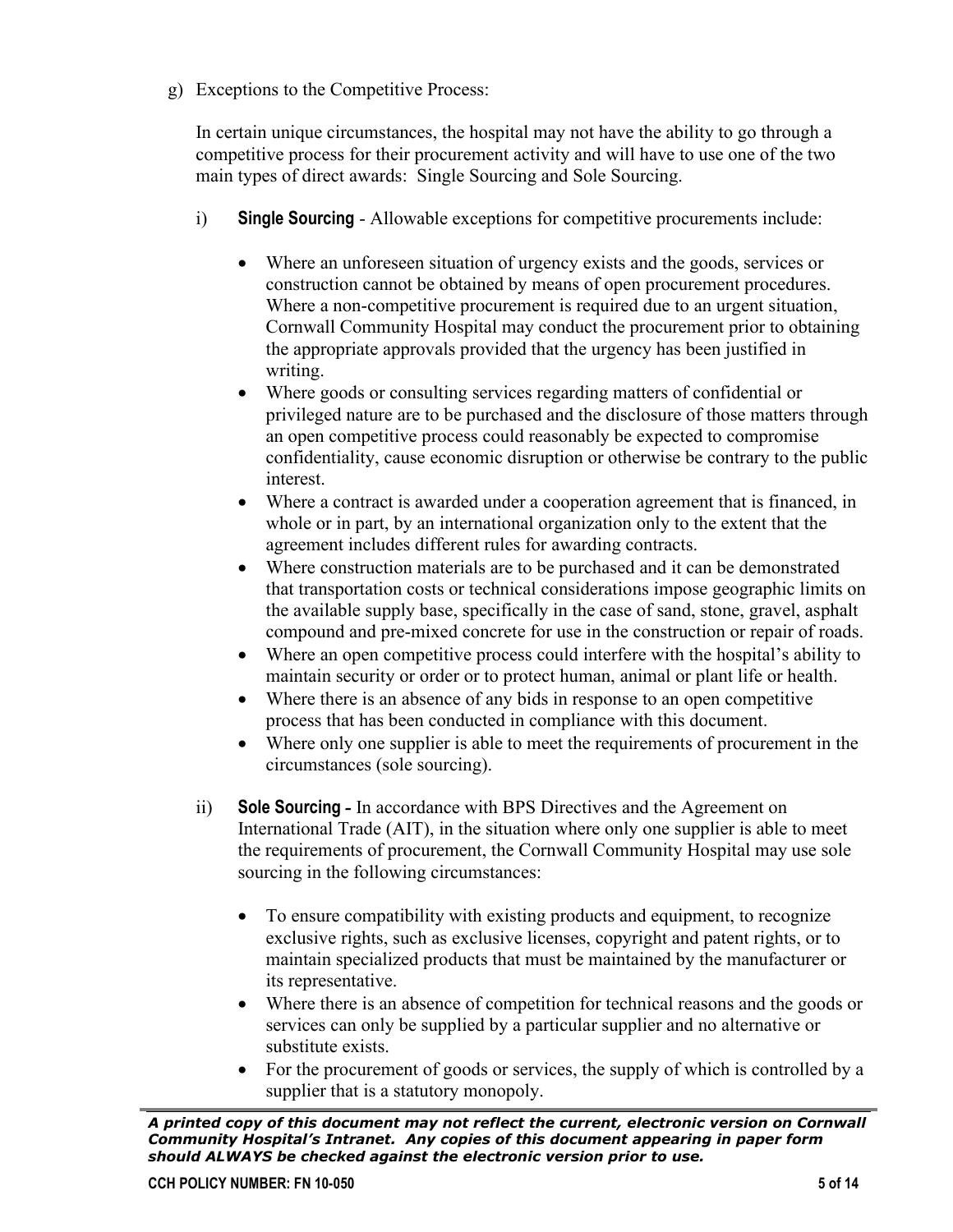- For the purchase of goods on a commodity market.
- For work to be performed on or about a leased building or portions thereof that may be performed only by the leaser.
- For work to be performed on property by a contractor according to provisions of a warranty or guarantee held in respect of the property or the original work.
- For a contract to be awarded to the winner of a design contest.
- For the procurement of a prototype or a first good or service to be developed in the course of and for a particular contract for research, experiment, study or original development, but not for any subsequent purchases.
- For the purchase of goods under exceptionally advantageous circumstances such as bankruptcy or receivership, but not for routine purchases.
- For the procurement of original works of art.
- For the procurement of subscriptions to newspapers, magazines or other periodicals.
- For the procurement of real property.
- h) Exceptions for requirements to use the Purchase Requisition/Order Process for values > \$2000:

In addition to the exclusions under the Broader Public Sector Procurement Directives, the procurement of goods and services listed below are exempt from the Purchase Requisition/Order Process for values > \$2000. In most cases these items will have contracts in place, and invoices will be paid through our cheque requisition process.

- Services or Supplies invoiced by usage (Lab, Food, Patient Transfer, Linen, External Patient Testing);
- Courier/Shipping/Delivery;
- Salaries, Wages, Benefits, Courses and Professional Dues;
- Client/Patient Expenses (Rent, Respite, Supplies);
- Pharmacy Inventory;
- Phone/Data usage with variable billing (Bell, Telus, Rogers, Cogeco);
- Translation costs;
- Credit Card and Business Travel payments that follow expense authorization policy.

## **3. Tender Submission Acceptance**

The Hospital shall not be bound to accept the lowest or any tender, and no tender shall be deemed to have been accepted unless and until notice in writing is provided by the Hospital to the successful supplier in the form of a contract or purchase order.

The tender document, any subsequent written amendment, the offer and the notice in writing of acceptance of the offer shall constitute the agreement between the Hospital and the successful supplier.

*A printed copy of this document may not reflect the current, electronic version on Cornwall Community Hospital's Intranet. Any copies of this document appearing in paper form should ALWAYS be checked against the electronic version prior to use.*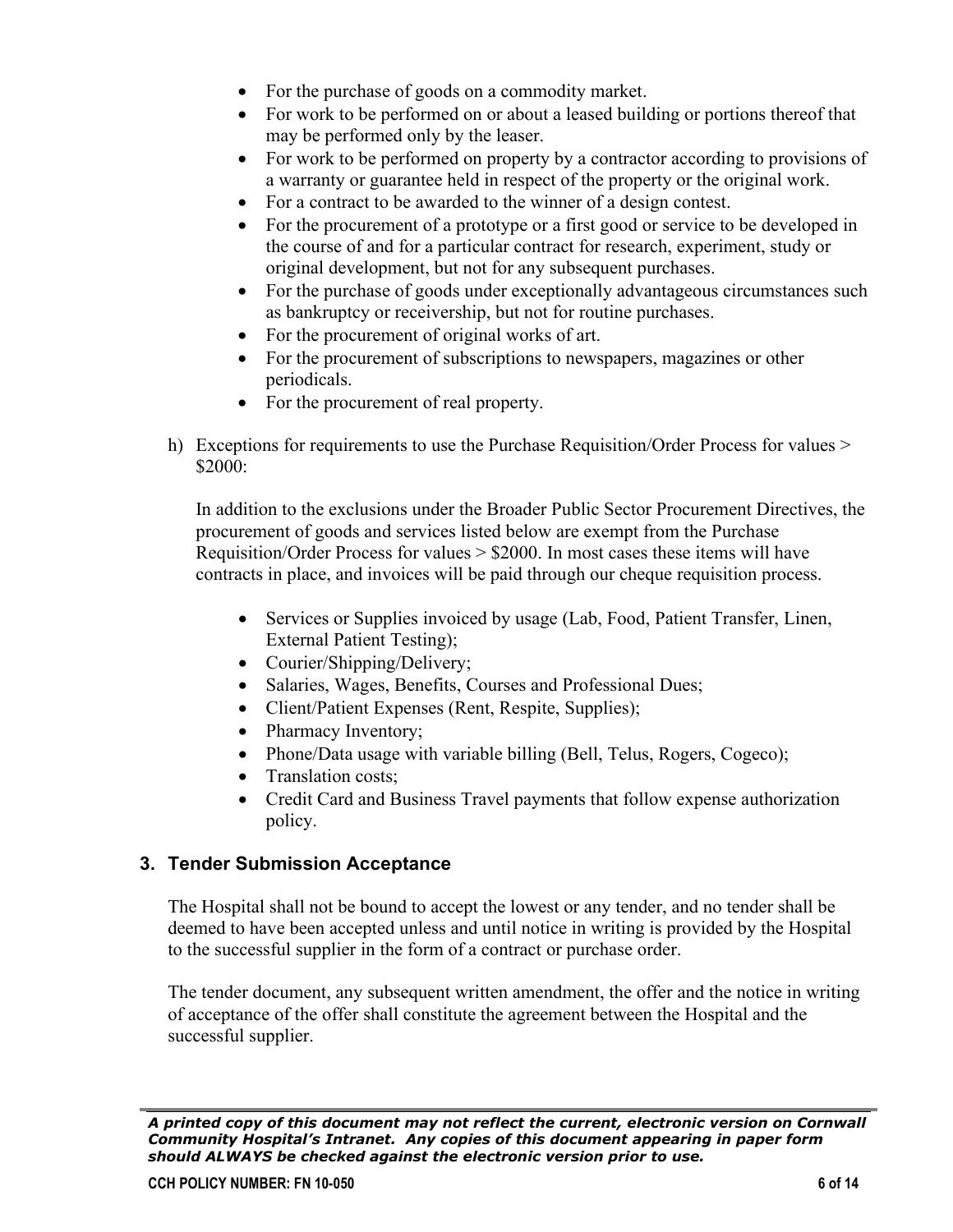## **4. Delegation of Authority**

a) Cornwall Community Hospital shall segregate at least three of the five functional roles in the purchasing process. Responsibilities for these functions will lie with different departments or at a minimum with different individuals.

| <b>Functional Role</b> | <b>Explanation</b>                      | <b>Authority</b>         |
|------------------------|-----------------------------------------|--------------------------|
| Requisition            | Authorize the supply chain department   | Customer requesting the  |
|                        | to place an order                       | product or service       |
| <b>Budget</b>          | Authorize that funding is available to  | Departmental budget      |
|                        | cover the cost of the order             | holder                   |
| Commitment             | Authorize release of the order to the   | Purchasing role in the   |
|                        | supplier under agreed-upon contract     | supply chain department  |
|                        | terms                                   |                          |
| Receipt                | Authorize that the order was physically | Individual receiving the |
|                        | received, correct and complete          | goods                    |
| Payment                | Authorize release of payment to the     | Accounts Payable role    |
|                        | supplier                                | within the finance team  |

b) Cornwall Community Hospital will have authority levels that identify the approvals required for various dollar levels of purchasing. These delegated authority levels will be complied with for every item that is purchased. CCH will seek the necessary approval authority for all procurements prior to conducting the procurement. Approvals for procurements will be based on the total estimated value of the procurement, including any agreed-upon renewals but excluding taxes.,

*See CCH Policy No. FN 10-025 Expense Authorization*

# **PROCEDURE FOR PROCUREMENT OF GOODS, SERVICES AND CONSULTANTS**

## **1. Commencement of Procurement Process**

- a) Materiel Management will:
	- i) Seek the necessary approval for all procurements prior to conducting the procurement.
	- ii) Develop evaluation criteria, in conjunction with the budget manager prior to the commencement of the competitive process.

## **2. Prequalification**

- a) Materiel Management will:
	- i) Require, where necessary, suppliers participating in the tendering process with the Hospital to qualify prior to receiving the tender documents. It is noted that not all tenders require pre-qualification.

*A printed copy of this document may not reflect the current, electronic version on Cornwall Community Hospital's Intranet. Any copies of this document appearing in paper form should ALWAYS be checked against the electronic version prior to use.*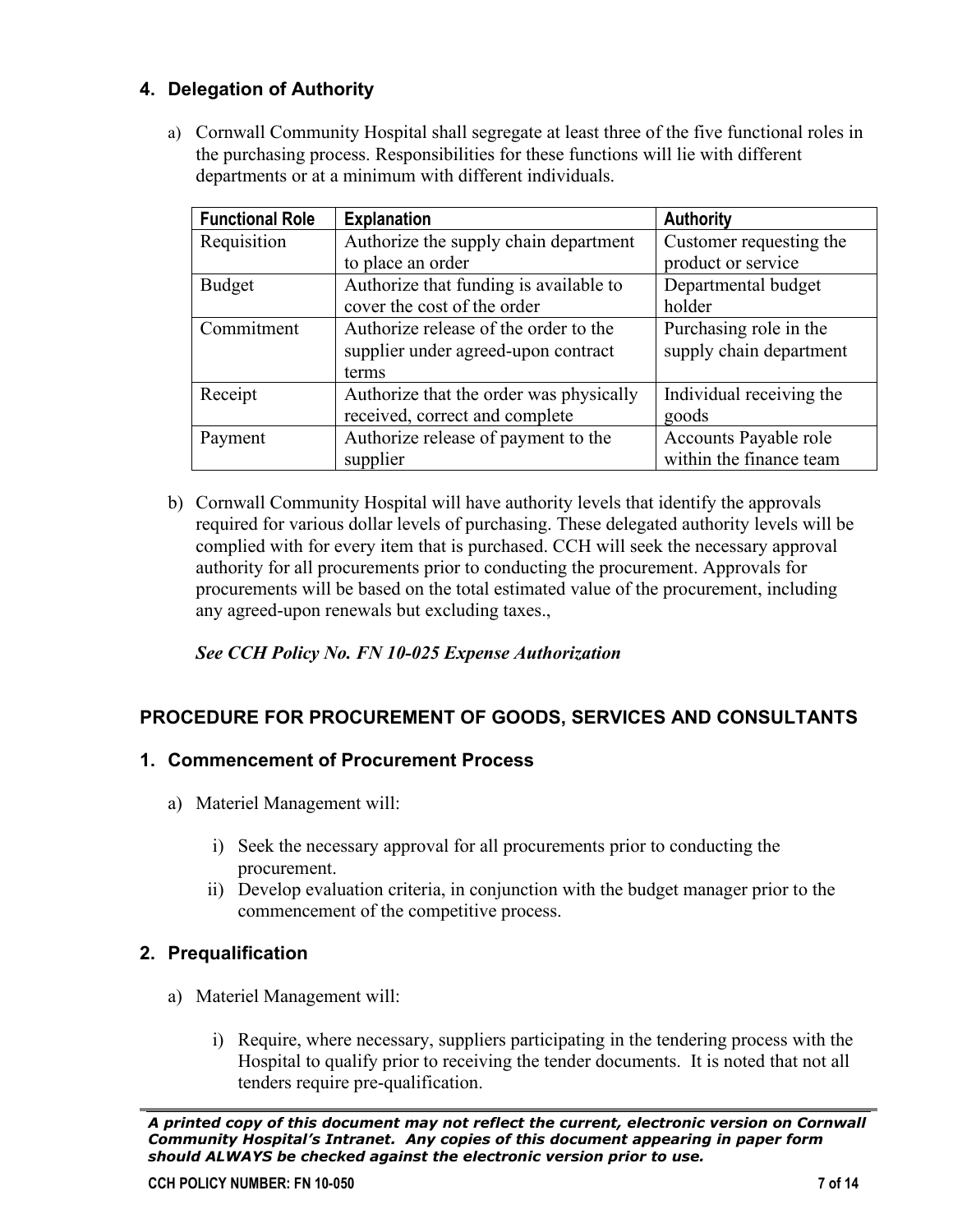- ii) Add a supplier, once qualified, to the vendor list for that commodity for future tender document submissions.
- iii) Ensure that a response to a Request for Information (RFI) or Request for Expression of Interest (RFEI) will not pre-qualify a potential supplier and will not influence their chances of being the successful proponent on any subsequent opportunity.
- iv) Ensure that the terms and conditions built into the Request for Statement of Qualifications (RFSQ) contain specific language to disclaim any obligation on the part of the hospital to actually call on any supplier as a result of the prequalification to supply such materials or services.

### **3. Procurement Documents**

- a) Materiel Management will:
	- i) Identify clearly in the tendering documents the place, date, time and contact for tender document closing.
	- ii) Develop, review and approve the evaluation criteria prior to commencement of the competitive procurement process.
	- iii) Include the evaluation criteria in the competitive documents.
	- iv) Identify in the competitive documents, the evaluation criteria that are considered mandatory and any technical standards that need to be met. The evaluation criteria cannot be changed or altered once the competitive process has begun.
	- v) Allocate the maximum justifiable weighting to the price/cost component of the evaluation criteria.
	- vi) Alter the evaluation criteria only by means of addendum to the competitive procurement documents.
	- vii) Disclose fully the evaluation methodology and process to be used in assessing a supplier's submission.
	- viii) Identify in the evaluation criteria of the Request for Proposal the method to resolve a tie score, including weighting if applicable. Tie-break criteria are also subject to the rules of non-discrimination.
	- ix) Set out in the procurement document the term of the agreement and any options to extend the agreement. Changes to the term of the agreement may change the procurement value. Prior written approval by the appropriate approval authority is necessary before changing contract start and end dates. Extensions to the term of agreement beyond what is set out in the procurement document are considered noncompetitive procurements and Cornwall Community Hospital must seek appropriate approval authority prior to proceeding.
	- x) Communicate the bid protest procedures for suppliers in all competitive and procurement documents to ensure that any dispute is handled in a reasonable and timely fashion, and ensure that the process is compliant with the bid protest procedures as set out in the AIT and the Ontario-Quebec Procurement Agreement.
	- xi) Include in general the following in all tender documents:
		- clearly define the contractual obligations of the parties
		- use general conditions within tender documentation that are standard in the industry with appropriate special conditions only where necessary

*A printed copy of this document may not reflect the current, electronic version on Cornwall Community Hospital's Intranet. Any copies of this document appearing in paper form should ALWAYS be checked against the electronic version prior to use.*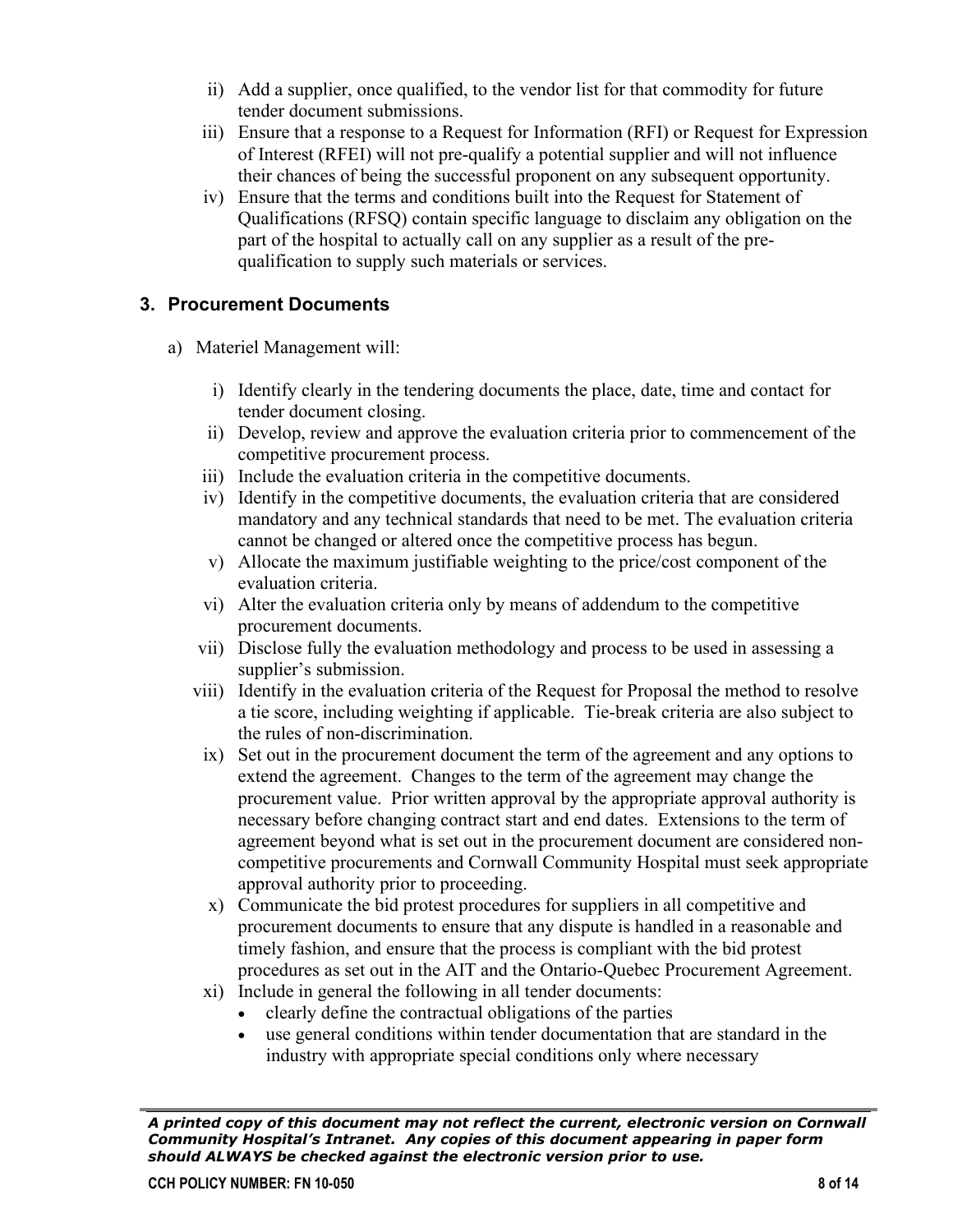- provide sufficient detail of all supplies and/or services required by the tender document
- provide information known to the Hospital which may affect the risks in the project
- clearly identify any special conditions or obligations within the tender document which are not normally part of the standard conditions
- specify any supporting information required from suppliers
- identify a person(s) for the provision of additional information
- specify the precise format required of the tender submissions
- specify whether or not alternative submissions and part submissions are acceptable
- specify obligations regarding identification of and relationship with third parties
- where appropriate, consider quality assurance procedures for work and service
- when the provision of service is to patients or the public, include a clause stating the obligation to ensure the offer of services in both official languages (English and French)
- provide guidance to suppliers as to the process of evaluation of the tender submissions, and measurement of performance of the eventual contract.
- provide encouragement to suppliers to incorporate innovation, by allowing submission of alternatives, while still satisfying the Hospital's objectives.
- ensure compliance with standards/regulatory requirements
- request details as to delivery/completion time
- request warranty provisions in maintenance or actual operation of equipment
- request direct, indirect and operational costs
- request financial capability, technical and managerial capacity to fulfill the requirement
- xii) Maintain for a period of seven (7) years all procurement documents, as well as any other pertinent information for reporting and auditing purposes, and make them available in recoverable form if requested.

## **4. Call for Tender/Proposals**

- a) Materiel Management will:
	- i) Call for competitive procurement:
		- through an electronic tendering system that is equally accessible to all Canadian suppliers, in accordance with the Broader Public Sector Procurement Directive;
		- through an electronic tendering system and/or one or more of the following methods for construction contracts between \$100,000 and \$250,000 as they are not subject to the requirement of Agreement on Internal Trade (AIT):
			- − Publication in one or more predetermined daily newspapers that are easily accessible to all Canadian suppliers; or
			- − The use of source lists, such as Vendors of Reference (VOR's) or preferred suppliers lists.
	- ii) Provide suppliers a minimum response time of 15 calendar days for procurements valued at \$100,000 or 30 calendar days for procurements of high complexity, risk, and/or dollar value.

*A printed copy of this document may not reflect the current, electronic version on Cornwall Community Hospital's Intranet. Any copies of this document appearing in paper form should ALWAYS be checked against the electronic version prior to use.*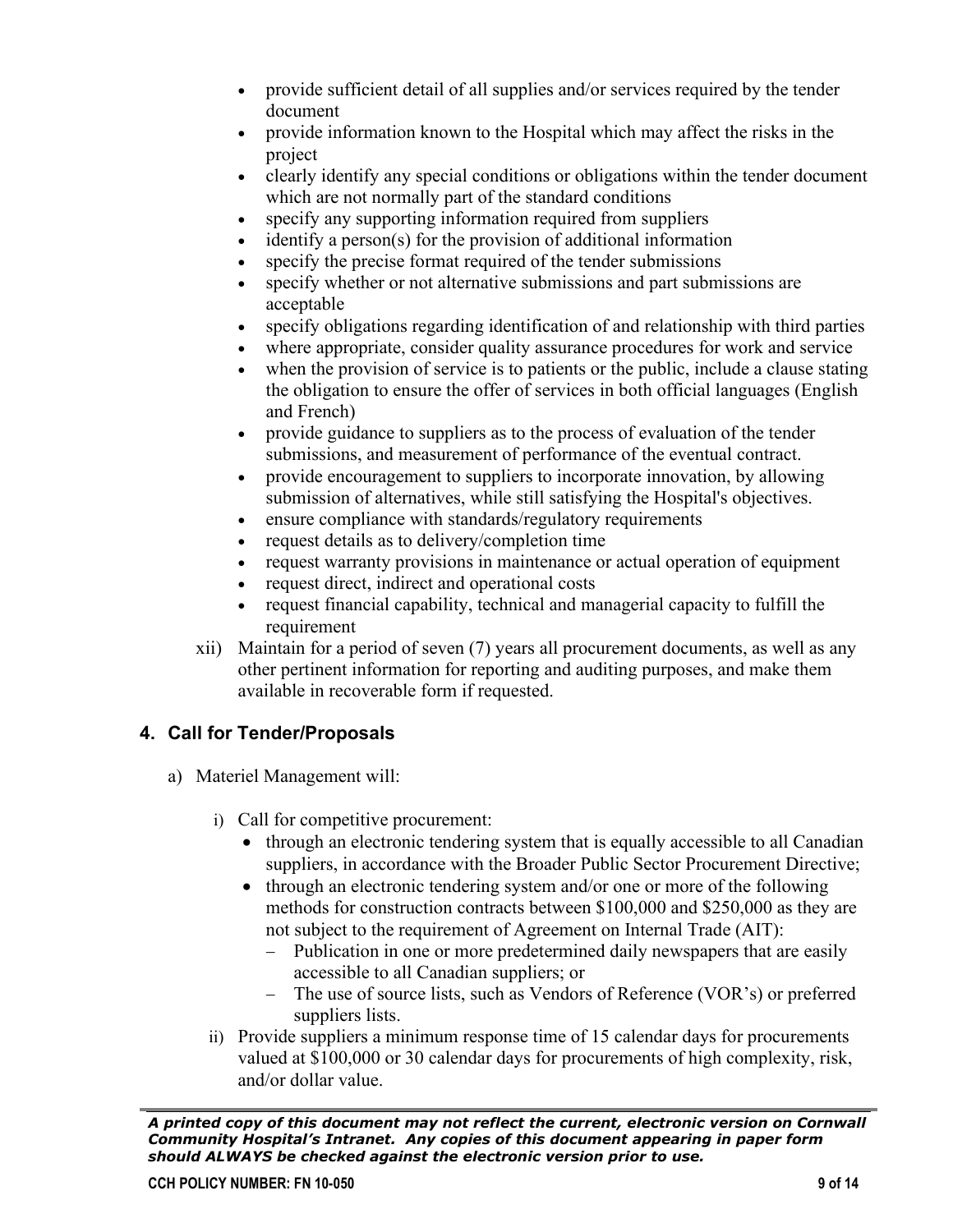iii) Ensure that the closing date is set on a normal working day (Monday to Friday, excluding provincial and national holidays); submissions delivered after the closing time will not be considered.

## **5. Changes to Tender Documentation**

- a) Materiel Management will:
	- i) Make interpretations in reply to queries from suppliers in the form of written addendum (facsimile/electronic).
	- ii) Initiate the issuance of an addendum when it becomes necessary to revise, delete, substitute or add to a released tender document.
	- iii) Forward the addenda to each participating supplier who obtained tender documentation.
	- iv) Provide on the addendum the tender closing date extension if, in certain cases, the addendum requires additional time commitment from the suppliers to meet the requirement.

# **6. Conditions for Tender Submissions**

- a) Materiel Management will:
	- i) Assume that the submission of a tender means the supplier has obtained all information necessary for its accurate preparation.
	- ii) Reserve the right, on behalf of the Hospital, to accept a tender submission for all of the items or for each or any item.
	- iii) Reserve the right, on behalf of the Hospital, to exercise its diligence, by interview or inspection of the premises of any supplier prior to contract or order allocation.
- b) Materiel Management may:
	- i) Call upon the supplier to supply information additional to that shown in the tender submission.
- c) The Supplier will:
	- i) Comply with requests to supply information additional to that shown in the tender submission within the time specified.
	- ii) Submit in writing all tender submission information and responses to inquiries and follow the request format as outlined in the tender document. Content of the submission may be incorporated into and be made part of any contract or order between the Hospital and the supplier.
	- iii) Include in the tender submission net pricing (less all discounts), including all direct and indirect costs, ensuring the standard of service called for is maintained consistently throughout the contract or order.
	- iv) Refrain from applying taxes to the unit pricing of goods or services in the tender submission.

*A printed copy of this document may not reflect the current, electronic version on Cornwall Community Hospital's Intranet. Any copies of this document appearing in paper form should ALWAYS be checked against the electronic version prior to use.*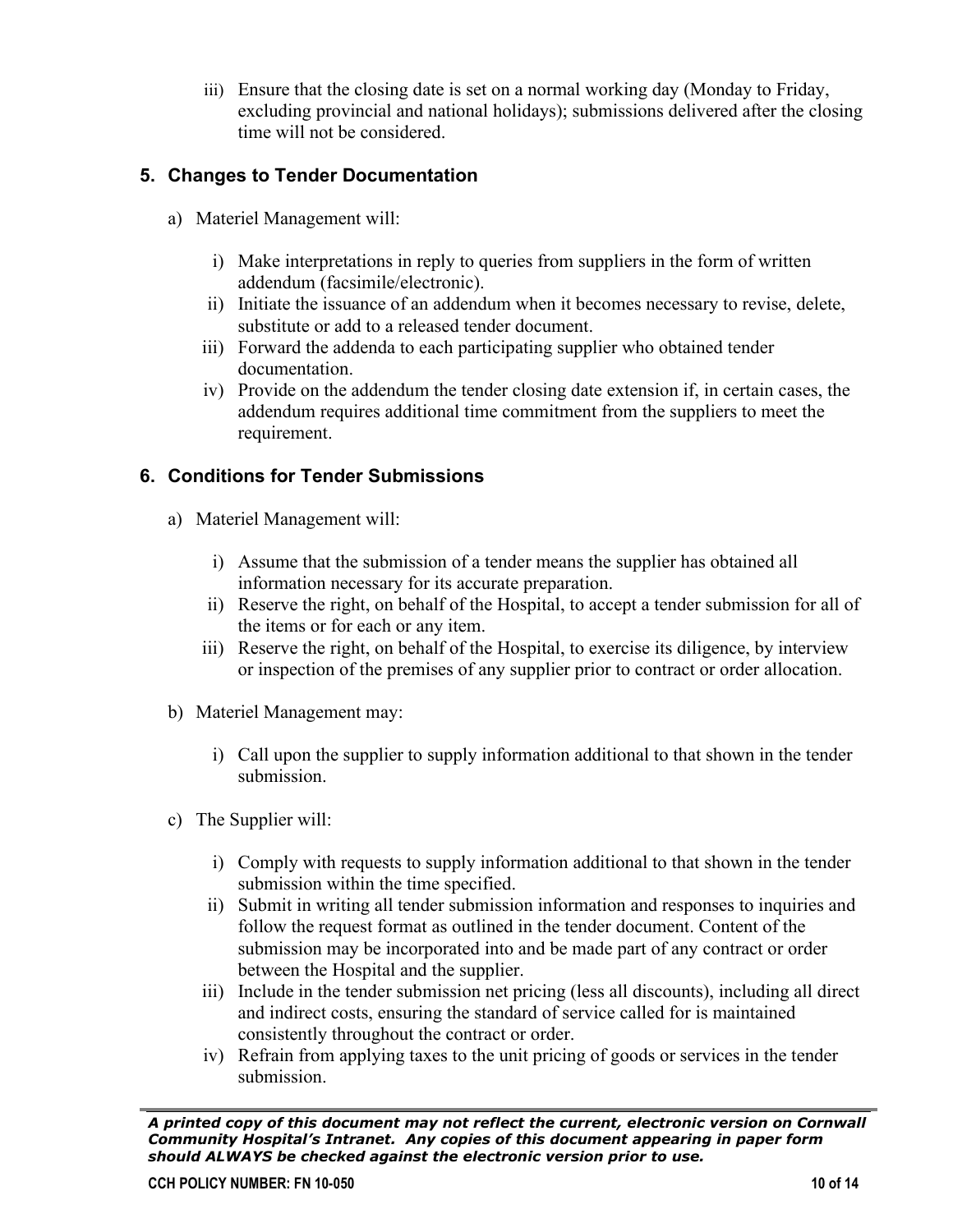v) Provide sufficient information on all criteria together with any other information that is available to allow an accurate assessment of their tender submissions.

# **7. Condition for Tendering Document Closing**

- a) Materiel Management will:
	- i) Accept tender submissions delivered in person and via courier.
	- ii) Accept electronic format, such as facsimile and e-mail, if stated as acceptable on the tender documentation.
	- iii) Refuse to consider tenders conveyed orally.
	- iv) Refuse to consider tender submissions received after the specified closing time and date unless the supplier provides explicit and conclusive evidence that the tender submission was delivered to the issuing office in time and that under normal circumstances, the tender submission would not have been received late.
- b) Materiel Management may:
	- i) Reject any tender submission that does not meet mandatory requirements stated within the tender documentation. Any tender submissions in which information is not legible are liable for rejection.
- c) The Supplier may:
	- i) Submit alternatives if allowed within the tender document. Where an alternative is offered, the supplier shall include a fully detailed description, which allows its technical acceptability, methodology, time and price to be fully assessed, and to state clearly the manner in which it differs from that specified. Separate prices are required for any alternative offers.

## **8. Selection**

- a) Evaluation team members will:
	- i) Possess the relevant skills and knowledge appropriate to the value and importance of the requirement, and be free of any *conflict of interest* which might undermine the objectivity of the assessment. Where conflict of interest is identified, affected individuals shall be disqualified from the evaluation process, a replacement shall be sought.
	- ii) Be aware of the restrictions related to confidential information shared through the competitive process;
	- iii) Refrain from engaging in activities that may create or appear to create a conflict of interest;
	- iv) Sign a Conflict of Interest declaration and non-disclosure agreement;
	- v) Complete an evaluation matrix rating each of the proponents; records of evaluation scores must be auditable.

*A printed copy of this document may not reflect the current, electronic version on Cornwall Community Hospital's Intranet. Any copies of this document appearing in paper form should ALWAYS be checked against the electronic version prior to use.*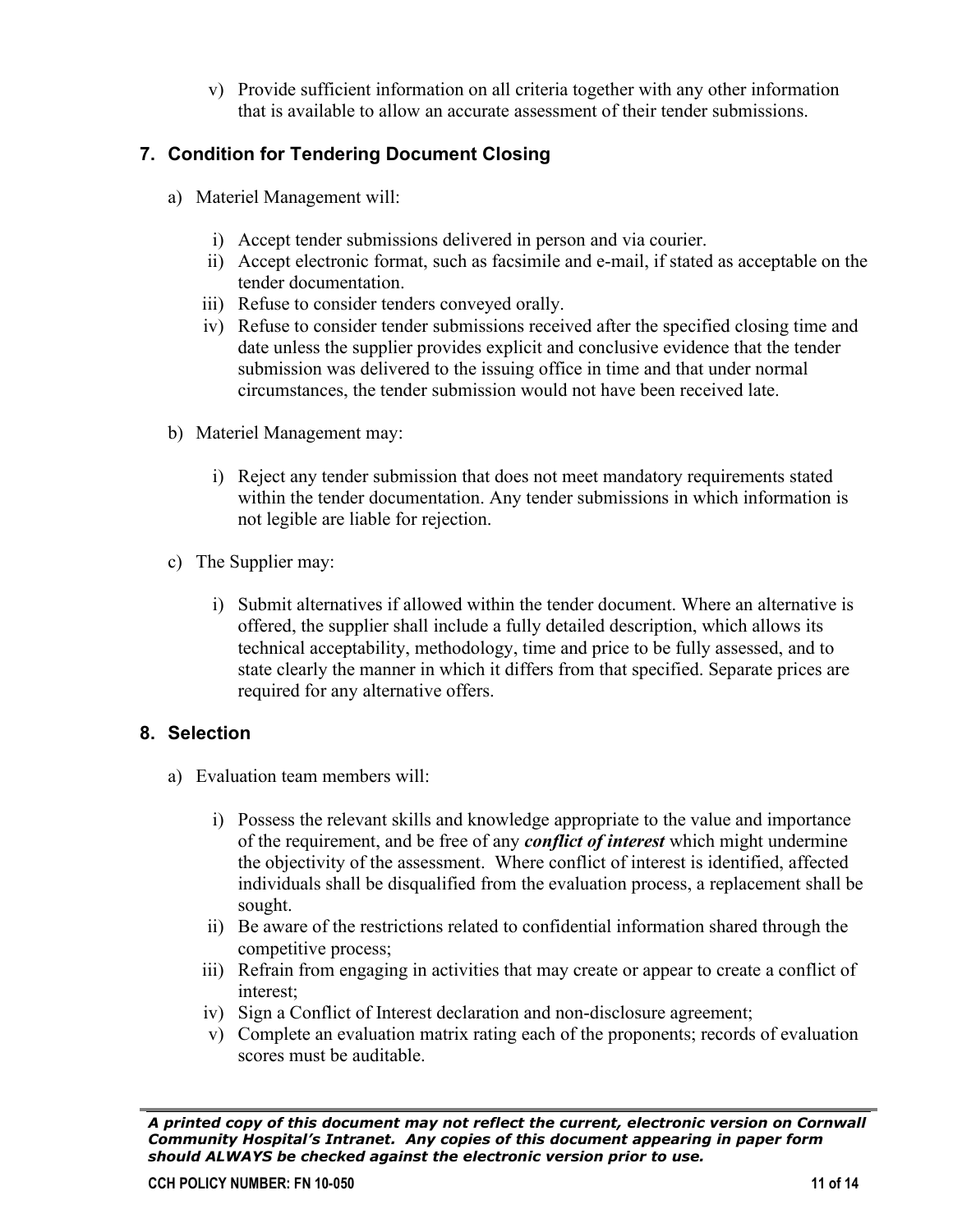- vi) Be aware that everything they say or document must be fair, factual, and fully defensible and may be subject to public scrutiny.
- b) The selecting Manager/Group will:
	- i) Take into account the following criteria in determining the successful supplier:
		- Completeness (basic tender document compliance)
		- Conformity with specified requirements
		- Price in relation to the tender document
		- comparative evaluation based on achieving best value for money
		- past performance
		- local factors
		- total cost of ownership/whole of life cost
		- quality including equipment/method to be used
		- timeliness
		- alternative proposals and innovations where permitted
		- accessibility and senior friendly design and features where possible
		- environmental factors
		- known commitments
		- financial capability and technical and managerial capacity
	- ii) Select only the highest ranked submission(s) that have met all mandatory requirements set out in the related procurement document. In responding to procurement documents, suppliers may sometimes propose alternative strategies or solutions to the Hospital's business needs. Unless expressly requested in the procurement documents, the manager/group must not consider alternative strategies or solutions proposed by a supplier and must establish criteria to evaluate alternative strategies or solutions prior to commencement of the competitive procurement process.
	- iii) Refrain, in compliance with the Agreement on Internal Trade (AIT), from any discrimination or preferred treatment in awarding a contract to the preferred supplier from the competitive process.
- c) Materiel Management will:
	- i) Ensure that an agreement between Cornwall Community Hospital and the successful supplier is defined formally in a signed written contract before the provision of the goods, services or construction commences.
	- ii) Use the form of agreement/contract that was released with the procurement document to finalize the contract.
	- iii) Obtain the supplier signatures before obtaining the designated hospital's signature when executing the contract.
	- iv) Include in all contracts the appropriate cancellation or termination clauses and seek appropriate legal advice on the development of these clauses.
	- v) Post, for purchases valued at \$100,000 or greater, in the same manner as the procurement documents were posted, the name(s) of the successful supplier(s):
		- Contract award notification must occur only after the agreement between the successful supplier and Cornwall Community Hospital has been executed.

*A printed copy of this document may not reflect the current, electronic version on Cornwall Community Hospital's Intranet. Any copies of this document appearing in paper form should ALWAYS be checked against the electronic version prior to use.*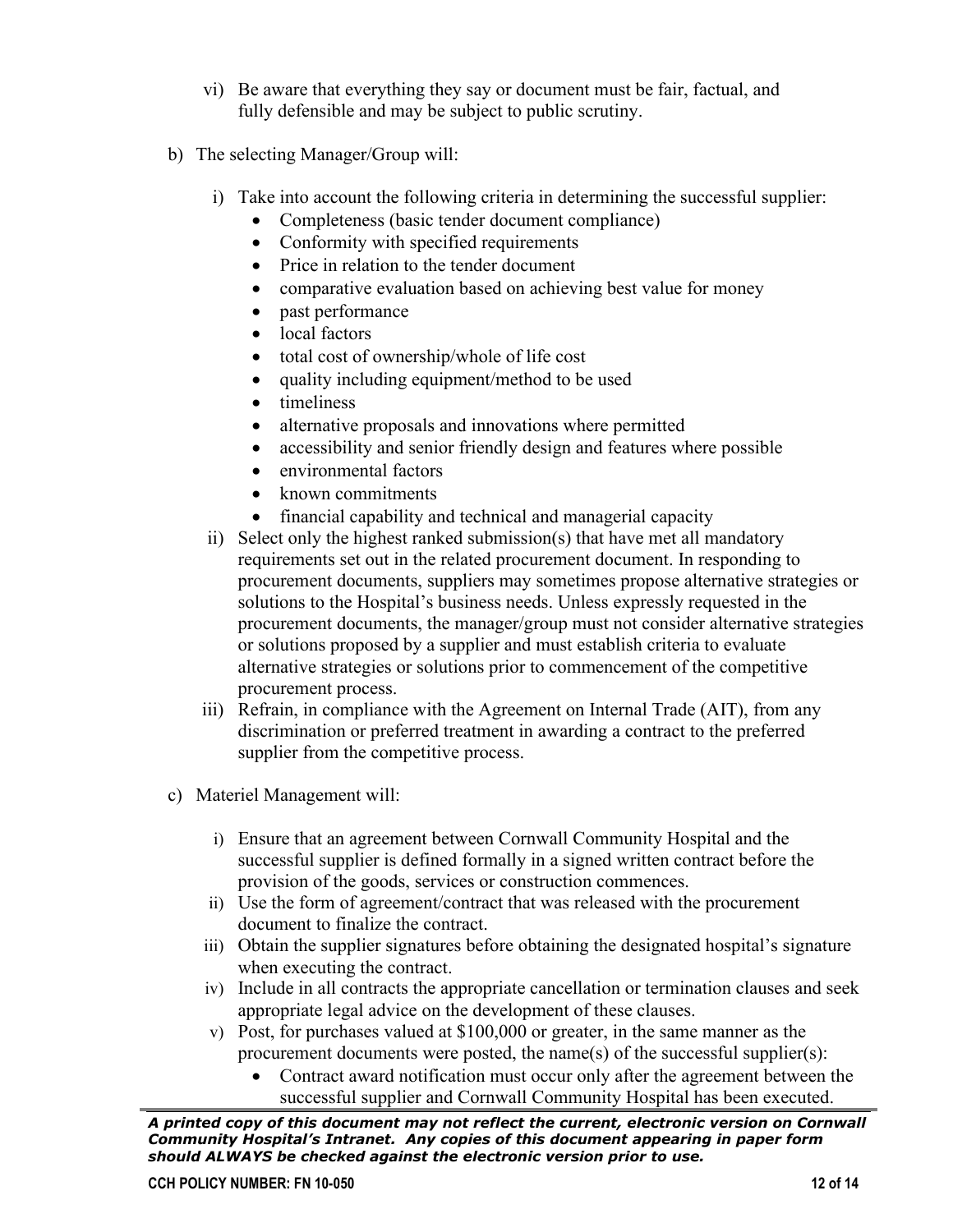- The contract award notification must include the agreement start and end dates, including any options for extension.
- vi) Inform, for purchases valued at \$100,000 or greater, all suppliers who participated in the procurement process of their entitlement to a debriefing.
- vii) Allow unsuccessful suppliers 60 calendar days following the date of the contract award notification to request a debriefing.
- d) Materiel Management may:
	- i) Use a letter of intent, memorandum of understanding (MOU) or interim purchase order in situations where an immediate need exists for goods or services and the purchasing organization and the supplier are unable to finalize a contract to allow for the immediate needs to be met, while final negotiations take place towards finalizing the contract.

## **9. Contract Management**

- a) The appropriate authority level will:
	- i) Establish clear terms of reference for the assignment. The terms should include objectives, background, scope, constraints, staff responsibilities, tangible deliverables, timing, progress reporting, approval requirements, and knowledge transfer requirements.
	- ii) Establish expense claim and reimbursement rules compliant with the Broader Public Sector Expenses Directive and ensure all expenses are claimed and reimbursed in accordance with these rules.
	- iii) Ensure that expenses are claimed and reimbursed only where the contract explicitly provides for reimbursement of expenses.
- b) Materiel Management will:
	- i) Manage procurements and the resulting contracts responsibly and effectively.
	- ii) Insure payments are made in accordance with provisions of the contract. All invoices must contain detailed information sufficient to warrant payment. Any overpayments must be recovered in a timely manner.
	- iii) Document assignments properly. Supplier performance must be managed and documented, and any performance issues must be addressed.
	- iv) Include a dispute resolution process in contracts as to manage disputes with suppliers throughout the life of the contract.
	- v) Establish clear terms of reference for the assignment. The terms should include objectives, background, scope, constraints, staff responsibilities, tangible deliverables, timing, progress reporting, approval requirements, and knowledge transfer requirements.

*A printed copy of this document may not reflect the current, electronic version on Cornwall Community Hospital's Intranet. Any copies of this document appearing in paper form should ALWAYS be checked against the electronic version prior to use.*